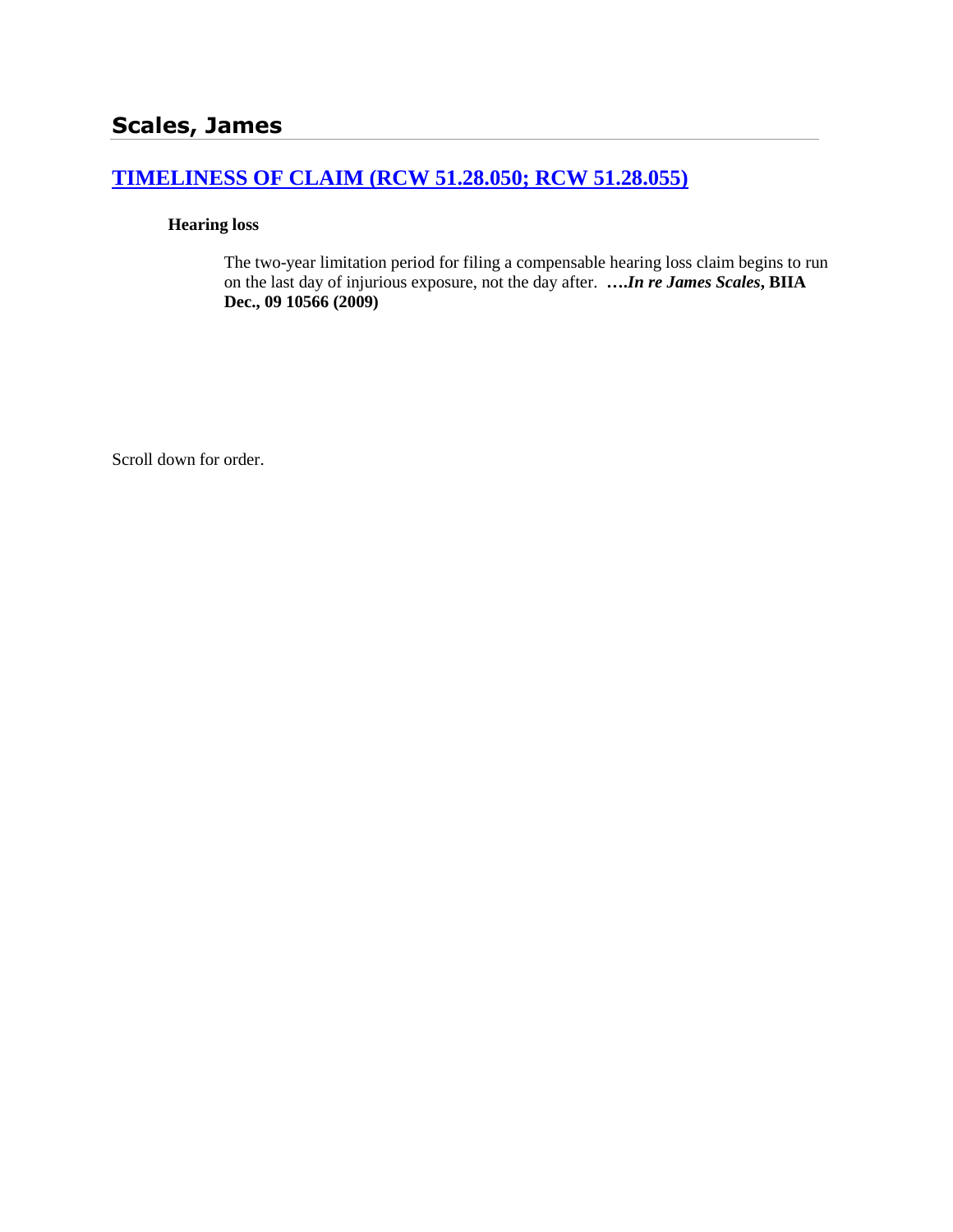# **BEFORE THE BOARD OF INDUSTRIAL INSURANCE APPEALS STATE OF WASHINGTON**

**)**

1 **IN RE: JAMES W. SCALES ) DOCKET NO. 09 10566**

**CLAIM NO. Y-035425 ) DECISION AND ORDER**

APPEARANCES:

2

3

4

5 6

7

8

19

25

26

27

28

29

30

- Claimant, James W. Scales, by The Walthew Law Firm, per Kylee T. MacIntyre
- Department of Labor and Industries, by The Office of the Attorney General, per Mary V. Wilson, Assistant

9 10 11 12 13 14 15 16 17 18 The claimant, James W. Scales, filed an appeal with the Board of Industrial Insurance Appeals on January 20, 2009, from an order of the Department of Labor and Industries dated December 8, 2008. In this order, the Department affirmed its orders dated August 18, 2008, and August 25, 2008. In the August 18, 2008 order, the Department allowed the claim for occupational disease for bilateral hearing loss, assigned November 30, 2005, as the date of manifestation, but restricted the benefits to medical aid benefits only because, pursuant to RCW 51.28.055, the claimant did not file an occupational hearing loss claim within two years of the last injurious exposure while working for an employer covered under industrial insurance laws of the state of Washington. In its August 25, 2008 order, the Department closed the claim effective August 25, 2008. The Department order of December 8, 2008, is **AFFIRMED**.

# **DECISION**

20 21 22 23 24 Pursuant to RCW 51.52.104 and RCW 51.52.106, this matter is before the Board for review and decision on a timely Petition for Review filed by the Department to a Proposed Decision and Order issued on September 9, 2009, in which the industrial appeals judge reversed and remanded the order of the Department dated December 8, 2008. All contested issues are addressed in this order.

James Scales, a 53-year-old truck driver who resides in Easton, Washington, hurt his low back and arm in the course of his employment on November 30, 2005. His subsequent industrial insurance claim, identified by Claim No. AB-81657, was allowed and benefits provided.

It appears that as a result of the continuing effects of his industrial injury, Mr. Scales has not worked since November 30, 2005. It follows, for purposes of the present hearing loss case, that his last day of possible exposure to occupationally related noise was November 30, 2005.

31 32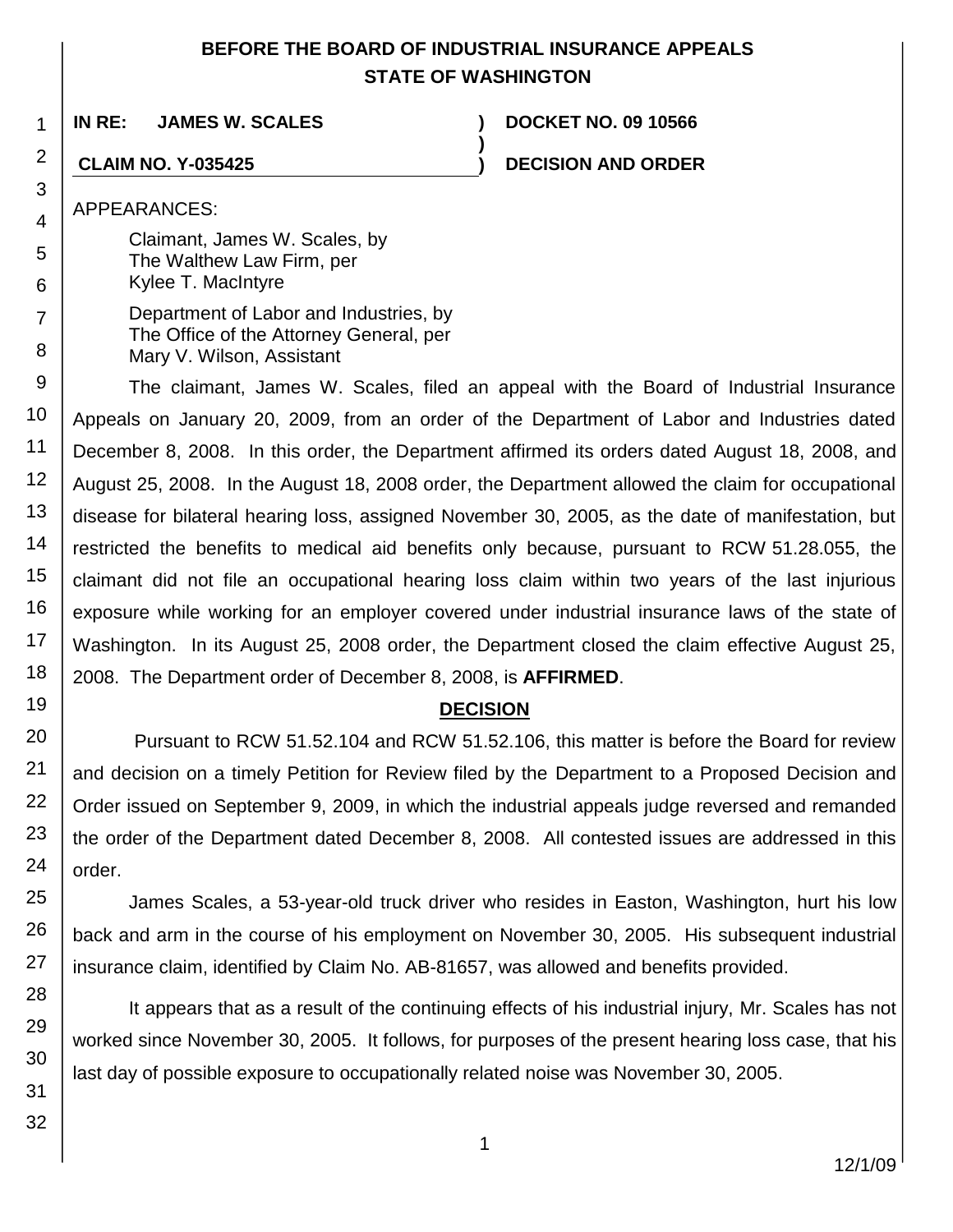1 2 3 4 5 Nearly two years after the accident, Mr. Scales saw his treating physician, Dr. John Robertson, a Seattle orthopedic surgeon. Perhaps because hearing loss was a bit outside his area of expertise, Dr. Robertson made the following comment in an office note of November 21, 2007: "Under a separate claim, a chronic hearing loss is in need of evaluation by an ENT specialist, given the multiple years of exposure to loud engines in his line of work as a garbage collector." Although this statement was not written on a typical Application for Benefits, Dr. Robertson's office sent the record to the Department where it was received on November 30, 2007. A week or so later, on December 6, 2007, a separate, formal Application for Benefits was filed with the Department. The formal application was identified by Claim No. Y-035425, and constitutes the present claim.

RCW 51.28.055(2)(a) states:

Except as provided in (b) of this subsection, to be valid and compensable, claims for hearing loss due to occupational noise exposure must be filed within two years of the date of the worker's last injurious exposure to occupational noise in employment covered under this title or within one year of September 10, 2003, whichever is later.

We observe that the Application for Benefits received by the Department on December 6, 2007, was not filed within two years of Mr. Scales' last exposure to occupationally related injurious noise.

Although the formal application appears to have been late, the Department allowed the claim for medical benefits under a separate subsection of Title 51. RCW 51.28.055(2)(b) states: " A claim for hearing loss due to occupational noise exposure that is not timely filed under (a) of this subsection can only be allowed for medical aid benefits under chapter [51.36](http://apps.leg.wa.gov/rcw/default.aspx?cite=51.36) RCW."

Mr. Scales disagreed with the Department's conclusion that the scope of his claim was limited to the receipt of medical benefits. He argued that Dr. Robertson's chart note of November 21, 2007, received by the Department on November 30, 2007, constituted a valid Application for Benefits. Deferring on that question for a moment, we first examine whether the chart note was timely filed within the meaning of RCW 51.28.055(2)(a). To that end, we inquire as to the date on which the two-year period began to run.

In a series of decisions culminating with *Nelson v. Department of Labor & Indus.,* 9 Wn.2d 621 (1941), our Supreme Court adopted the interpretation that the statute of limitation begins to run on the day of injury. "This court has established the rule that the one year period in which the claim must be filed commences to run on the day of the accident." *Nelson* at 632. This rule was stated and accepted by the Supreme Court in *Read v. Department of Labor & Indus.*, 163 Wash. 251 (1931); *Ferguson v. Department of Labor & Indus*., 168 Wash. 677 (1932); *Sandahl v. Department of Labor & Indus*., 170 Wash. 380 (1932); *Crabb v. Department of Labor & Indus*., 186 Wash. 505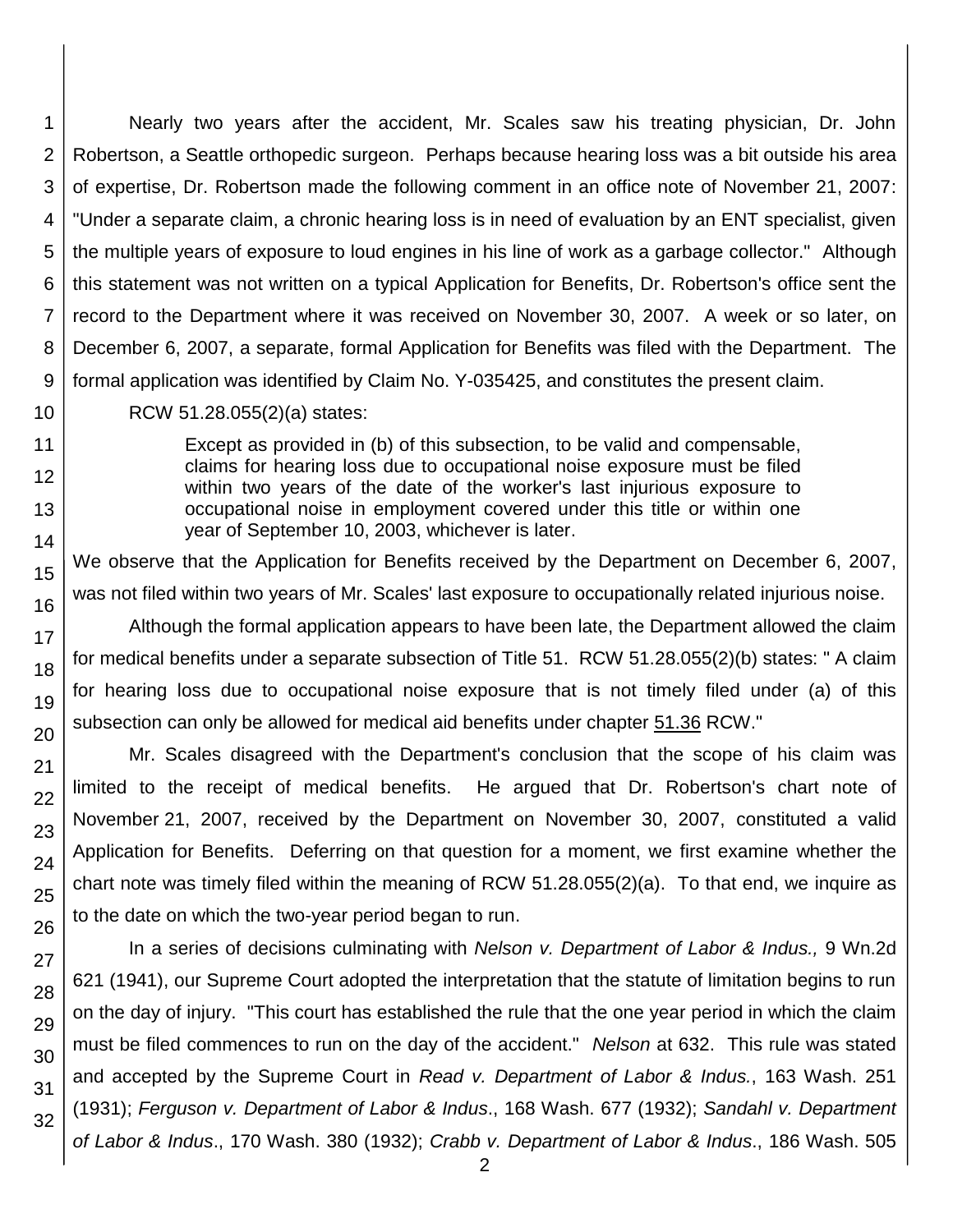1 2 3 4 (1936). By extension, application of this rule to the present case means that the two-year limitation period for filing a compensable hearing loss claim begins to run on the last day of injurious exposure, not the day after. As noted above, the date of Mr. Scales' last injurious exposure was November 30, 2005.

5 6 7 8 9 10 11 This Board expressed in an earlier decision: "Consider the following self-evident statement: Each calendar year begins on January 1 and ends on December 31, not at the end of the succeeding January 1." *In re Gwen R. Carey*, BIIA Dec. 03 13790 (2005). When applied to the facts of this case, it is apparent that Mr. Scales' two-year application period within which to file a compensable hearing loss claim began on November 30, 2005, and ended November 29, 2007. We are thus required to conclude that Dr. Robertson's chart note received by the Department on November 30, 2007, was not timely filed with respect to RCW 51.28.055(2)(a).

12 13 14 15 16 In summary, the Department of Labor and Industries was correct to allow Mr. Scales' hearing loss claim for medical treatment. Similarly, it was correct to find that the claim was not compensable under the provisions of RCW 51.28.055(2)(a). Finally, the question of whether Dr. Robertson's November 21, 2007 chart note constituted a valid application for benefits is not reached.

17 18

19

20

21

22

23

24

25

#### **FINDINGS OF FACT**

- 1. On December 6, 2007, the claimant, James W. Scales, filed an Application for Benefits with the Department of Labor and Industries in which he alleged that he suffered an occupational disease in the form of hearing loss, with a last injurious exposure of November 30, 2005. On his application the claimant did not identify a chargeable employer. On August 18, 2008, the Department issued an order in which it allowed the claim for hearing loss in both ears with a November 30, 2005, date of manifestation. In its order, the Department also noted that, pursuant to RCW 51.28.055, the claimant was entitled to medical benefits only because he did not file his claim for occupational hearing loss within two years of the last injurious exposure while working for an employer covered under the industrial insurance laws of the state of Washington.
- 26 27 28 29 30 31 32 On August 25, 2008, the Department issued an order in which it closed the claim effective that date. On October 17, 2008, the claimant filed a Protest and Request for Reconsideration of the Department orders dated August 18, 2008, and August 25, 2008. On December 8, 2008, the Department issued an order in which it affirmed the orders dated August 18, 2008, and August 25, 2008. On January 20, 2009, the claimant filed a Notice of Appeal with the Board of Industrial Insurance Appeals. On January 27, 2009, the Board issued an order in which it granted the appeal under Docket No. 09 10566, and agreed to hear the appeal.